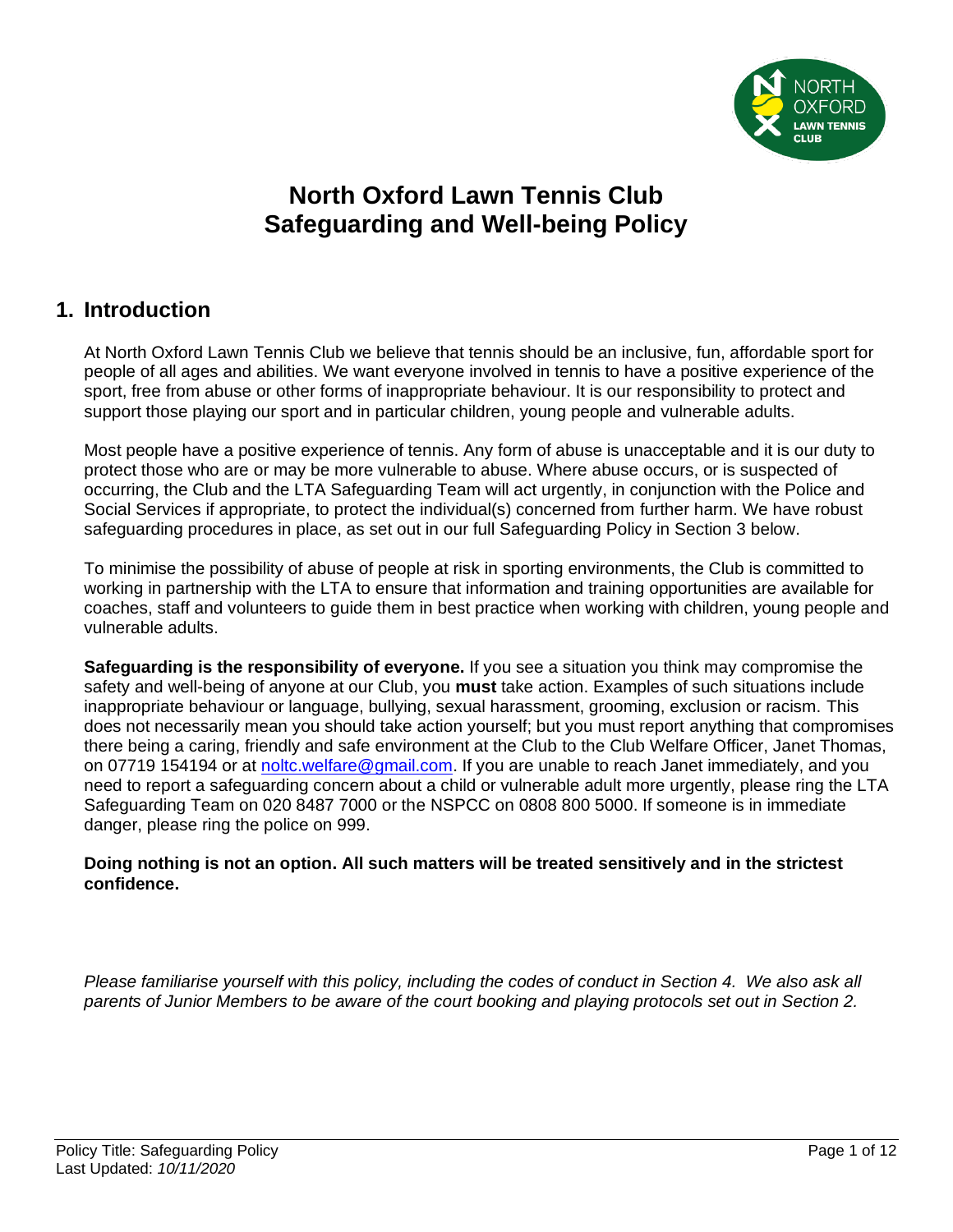# **2. Protocols for Junior Members**

Our Junior Members are important members of our Club. We have a number of protocols regarding court bookings and playing tennis at NOLTC which are designed to keep our Junior Members safe.

#### **Main contact details:**

• The Club must be given full contact details of a parent/carer for all Junior Members aged under 18. This parent/carer will be the Club's main contact for that Junior member. A Junior Member aged under 18 cannot be their own main contact. It is the parent/carer's responsibility to ensure that these contact details are provided and are kept up to date.

#### **Booking courts and playing tennis as individual Members:**

- Junior Members aged 16+ are able to make court bookings themselves. They can play with any other Member who is aged 12+ without the parent/carer of either Member being present. If they are going to play with a Member aged U12, then the parent/carer of that Member has to be present.
- A parent who is the main contact for a child aged under 16 has to be the person who makes the bookings for that child (as the child cannot book themselves). Again that child can play with any other Member of any age, but if either player is aged under 12, then the relevant parent(s) must be at the club.
- A parent can only play with their child if they themselves are also a Member i.e. either a full Member in their own right, or a Parent Hitter if they are only going to play with their own child(ren) (aged U12) and never with other adults.

#### **Playing tennis as part of a Club activity:**

• If a child U12 is taking part in any organised club activity, i.e. an individual lesson, a Squad session, a Holiday camp, or a match/ tournament at which a club coach is present, then the parent does not need to be at the club for the duration of the activity, as the relevant coach is then responsible for their safety.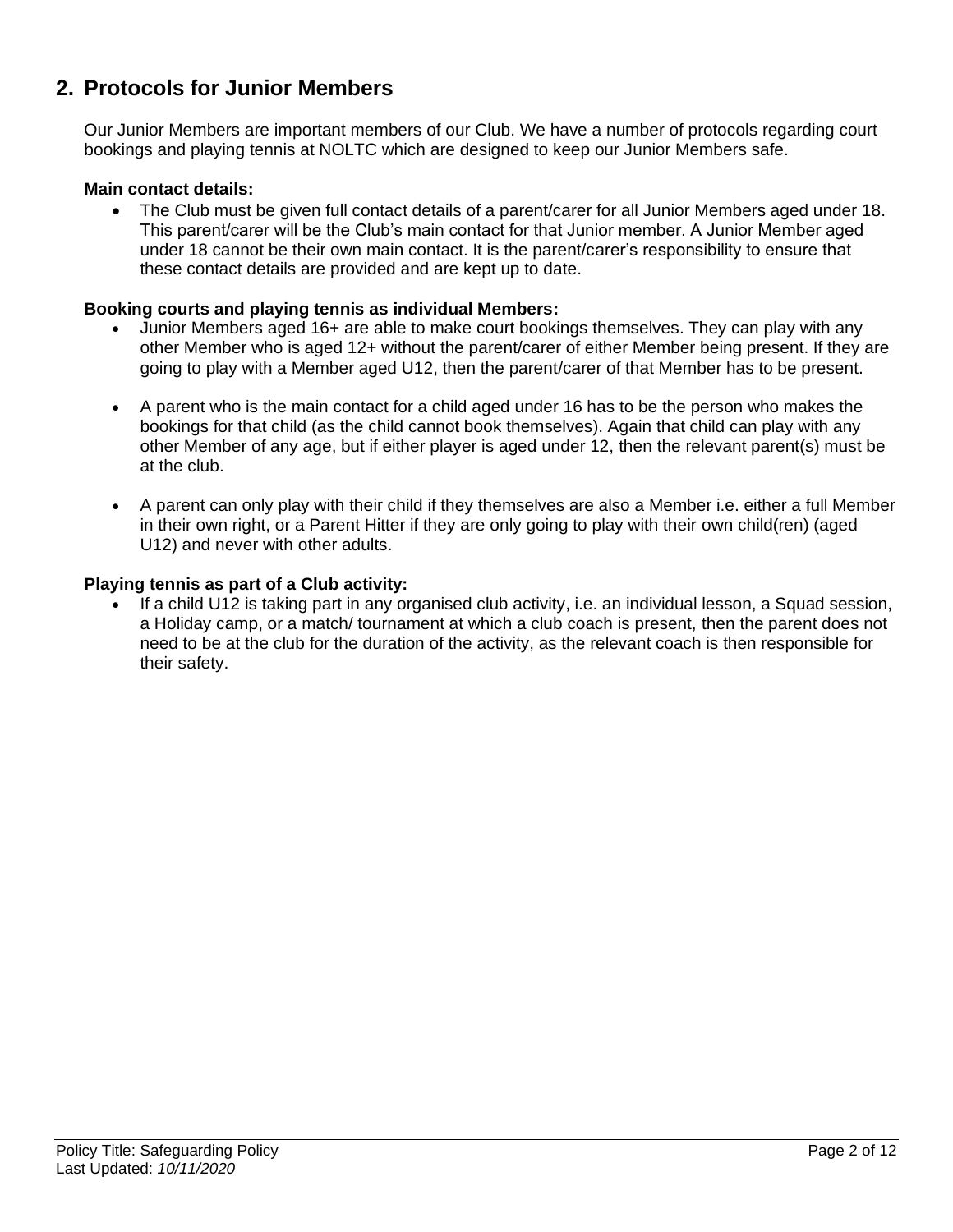# 3. **Full Safeguarding Policy (based on LTA Model Policy)**

#### **3.1 Policy statement**

North Oxford Lawn Tennis Club is committed to prioritising the well-being of all children and adults at risk, and to promoting safeguarding in our club at all times, including all programmes and events we run. All activities, events and trips arranged by the club are run in accordance with the LTA's Safeguarding at Events and Competitions guidance. This policy strives to minimise risk, deliver a positive tennis experience for everyone and respond appropriately to all safeguarding concerns/disclosures.

#### **3.2 Use of terminology**

**Child:** a person under the age of eighteen years.

**Adult at risk:** a person aged eighteen years or over who is, or may be, in need of community care services by reason of disability, age or illness; and is, or may be, unable to take care of, or unable to protect him or herself against abuse or neglect.

**Safeguarding children:** protecting children from abuse and neglect, preventing the impairment of children's health or development, ensuring that they grow up in circumstances consistent with the provision of safe and effective care, and taking action to enable all children to have the best life chances.

**Safeguarding adults at risk:** protecting adults from abuse and/or neglect. Enabling adults to maintain control over their lives and make informed choices without coercion. Empowering adults at risk, consulting them before taking action, unless someone lacks the capacity to make a decision, or their mental health poses a risk to their own or someone else's safety, in which case, always acting in his or her best interests.

*(See appendix A for full glossary of terms)*.

#### **3.3 Scope**

This policy is applicable to all staff, volunteers, committee members, coaches and club members. It is in line with national legislation and applicable across the UK.

#### **3.4 Responsibility for the implementation of the Safeguarding Policy, Code of Conduct and Reporting Procedure**

#### **SAFEGUARDING IS EVERYONE'S RESPONSIBILITY. NOT RESPONDING TO A SAFEGUARDING CONCERN IS NOT AN OPTION.**

- Our club's committee has overall accountability for this policy and its implementation.
- Our club Welfare Officer is responsible for updating this policy in line with legislative and club developments.
- All individuals involved in/present at the club are required to adhere to the policy and Code of Conduct.
- The LTA Safeguarding Team can offer support to help clubs proactively safeguard.

#### **Where there is a safeguarding concern/disclosure:**

• The individual who is told about, hears, or is made aware of the concern/disclosure is responsible for following the Reporting a Safeguarding Concern Procedure shown in the flowchart in Appendix B of this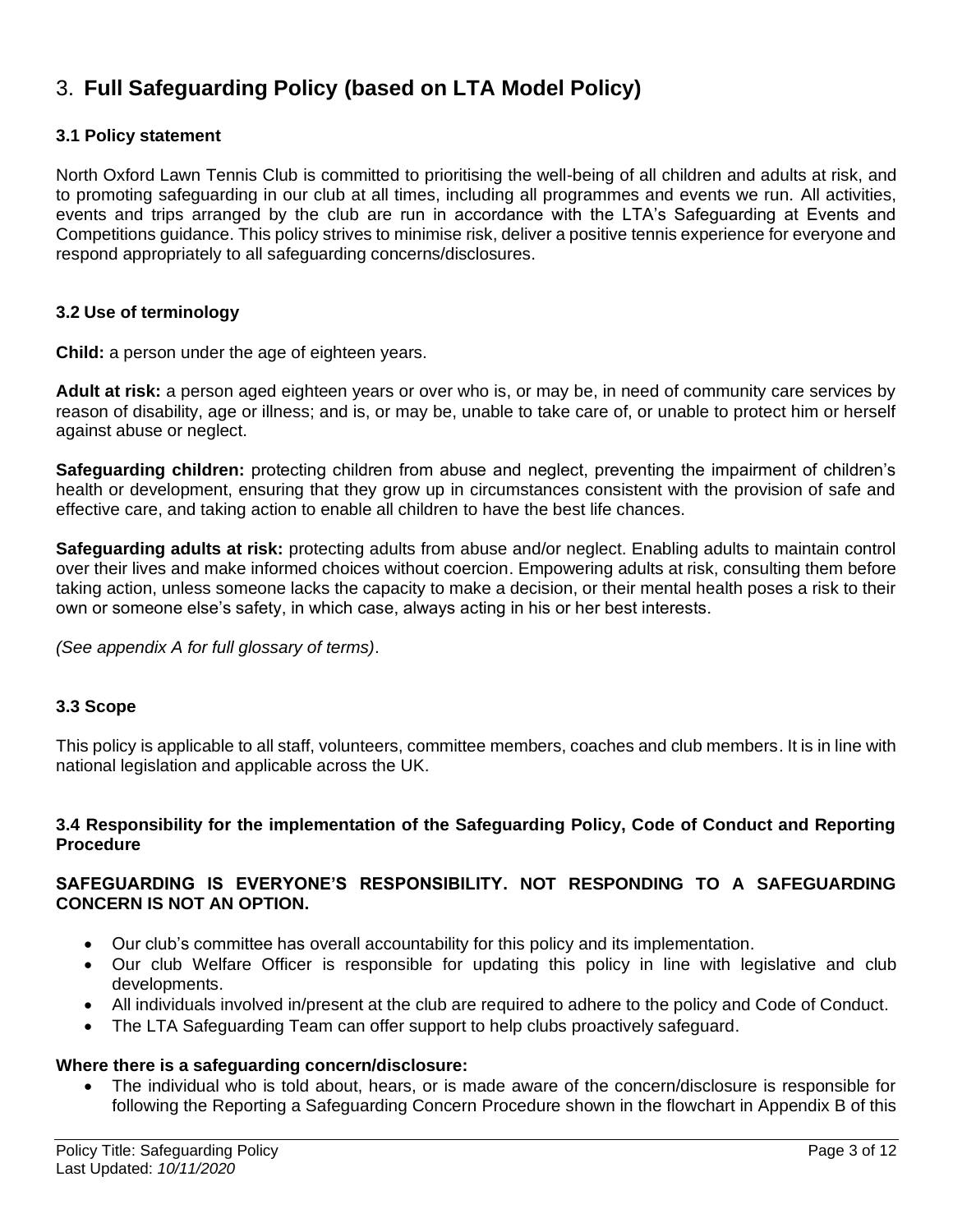policy. Unless someone is in immediate danger, they should inform their club Welfare Officer, LTA Safeguarding Team or National Safeguarding Lead.

- The club Welfare Officer and Safeguarding Leads are responsible for reporting safeguarding concerns to the LTA Safeguarding Team.
- The LTA Safeguarding Team is responsible for assessing all safeguarding concerns/disclosures that are reported to them and working with the club Welfare Officer and National Safeguarding Leads to follow up as appropriate on a case-by-case basis, prioritising the well-being of the child/ adult at risk at all times. Dependent on the concern/disclosure, a referral may be made to:
	- o The police in an emergency (dial 999)
	- o Local Authority MASH (Multi Agency Safeguarding Hub) on 0345 050 7666
	- $\circ$  LTA Designated Officer) for concerns/disclosures about a member of staff, consultant, coach, official or volunteer on 020 8487 7000
	- o NSPCC on 0808 800 5000.

### **3.5 Breaches of the Safeguarding Policy, Code of Conduct and Reporting Procedure**

Breaches of this policy and/or failure to comply with the outlined responsibilities may result in the following:

- Disciplinary action leading to possible exclusion from the club, dismissal and legal action;
- Termination of current and future roles within the club and roles in other clubs, the LTA, Tennis Wales, Tennis Scotland and the Tennis Foundation*.*

Actions taken by players, parents or carers, staff, consultants, volunteers, officials, coaches inside or outside of the club that are seen to contradict this policy may be considered a violation of this policy.

Where an appeal is lodged in response to a safeguarding decision made by the club, the individual should adhere to the club's appeal procedure.

### **3.6 Whistleblowing**

Safeguarding children and adults at risk requires everyone to be committed to the highest possible standards of openness, integrity and accountability. As a club, we are committed to encouraging and maintaining a culture where people feel able to raise a genuine safeguarding concern and are confident that it will be taken seriously.

#### **What is whistleblowing?**

In the context of safeguarding, "whistleblowing" is when someone raises a concern about the well-being of a child or an adult at risk.

A whistleblower may be:

- a player;
- a volunteer;
- a coach:
- another member of staff;
- an official:
- a parent;
- a member of the public.

#### **How to raise a concern about a child or an adult at risk at the club**

If a child or an adult at risk is in immediate danger or risk of harm, the police should be contacted by calling 999.

Where a child or an adult at risk is not in immediate danger, any concerns about their well-being should be made without delay to the Club Welfare Officer. The Club Welfare Officer will pass the details of the concern on to the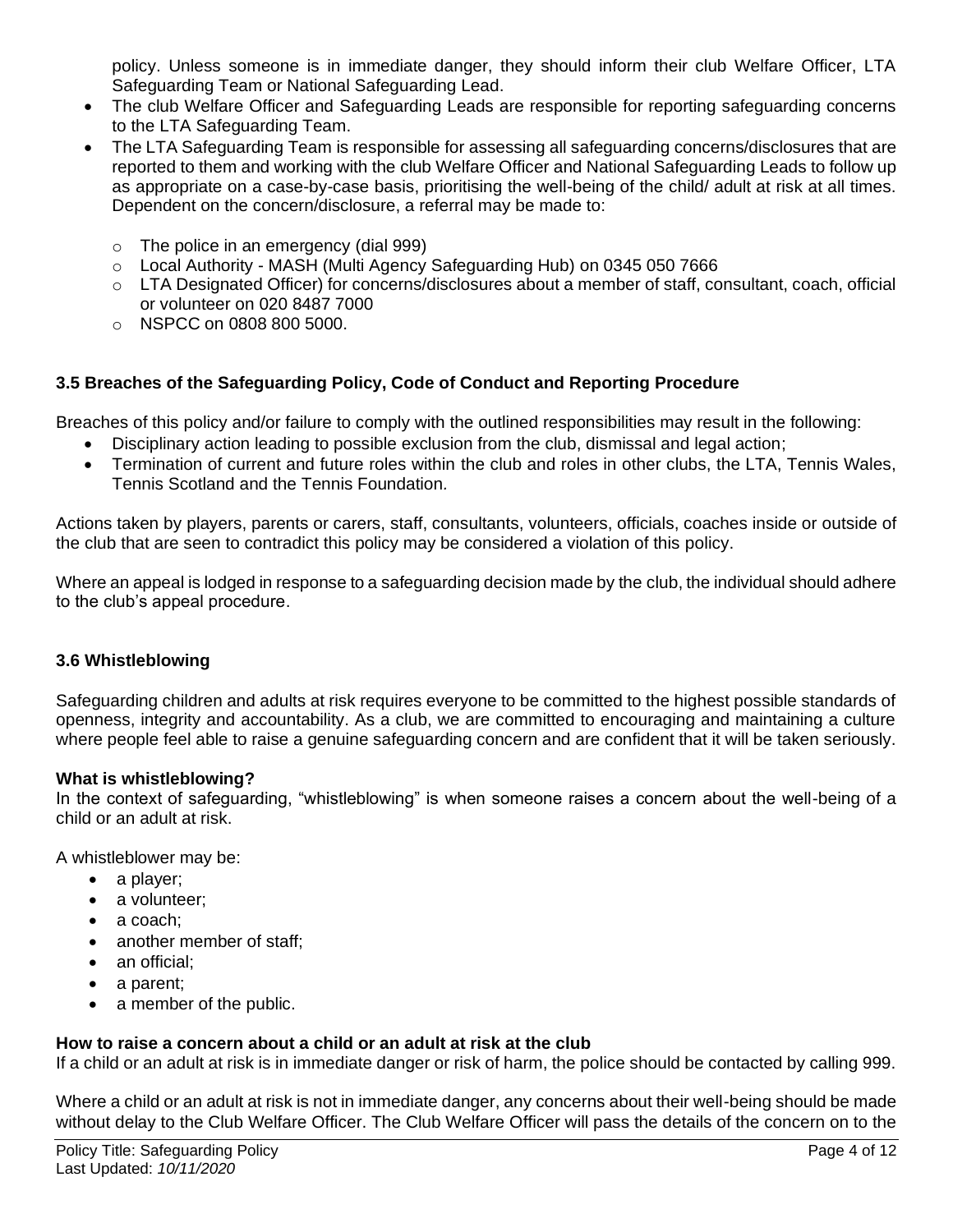LTA Safeguarding Team at the earliest opportunity and the relevant local authority and the police will be contacted, where appropriate.

If, however, the whistleblower does not feel comfortable raising a concern with the Club Welfare Officer, the whistleblower should contact the LTA Safeguarding Team directly on 020 8487 7000, the Local Authority Designated Officer (LADO) or the NSPCC on 0808 800 5000.

The Club Welfare Officer, Janet Thomas, can be contacted on: [noltc.welfare@gmail.com](mailto:noltc.welfare@gmail.com) or on *07719 154194.*

#### **Information to include when raising a concern**

The whistleblower should provide as much information as possible regarding the incident or circumstance which has given rise to the concern, including:

- their name and contact details (unless they wish to remain anonymous);
- names of individuals involved;
- date, time and location of incident/circumstance; and
- whether any witnesses were present.

#### **What happens next?**

All concerns raised by a whistleblower about the well-being of a child or an adult at risk will be taken seriously and every effort will be made to deal with each concern fairly, quickly and proportionately.

If the whistleblower does not believe that the concern has been dealt with appropriately and wishes to speak to someone outside the club or the LTA Safeguarding Team, the NSPCC Whistleblowing advice line should be contacted on 0800 028 0285 or by emailing [help@nspcc.org.uk.](mailto:help@nspcc.org.uk)

#### **Support**

The club will not tolerate any harassment, victimisation or unfair treatment of, and will take appropriate action to protect, whistleblowers when they raise a concern in good faith.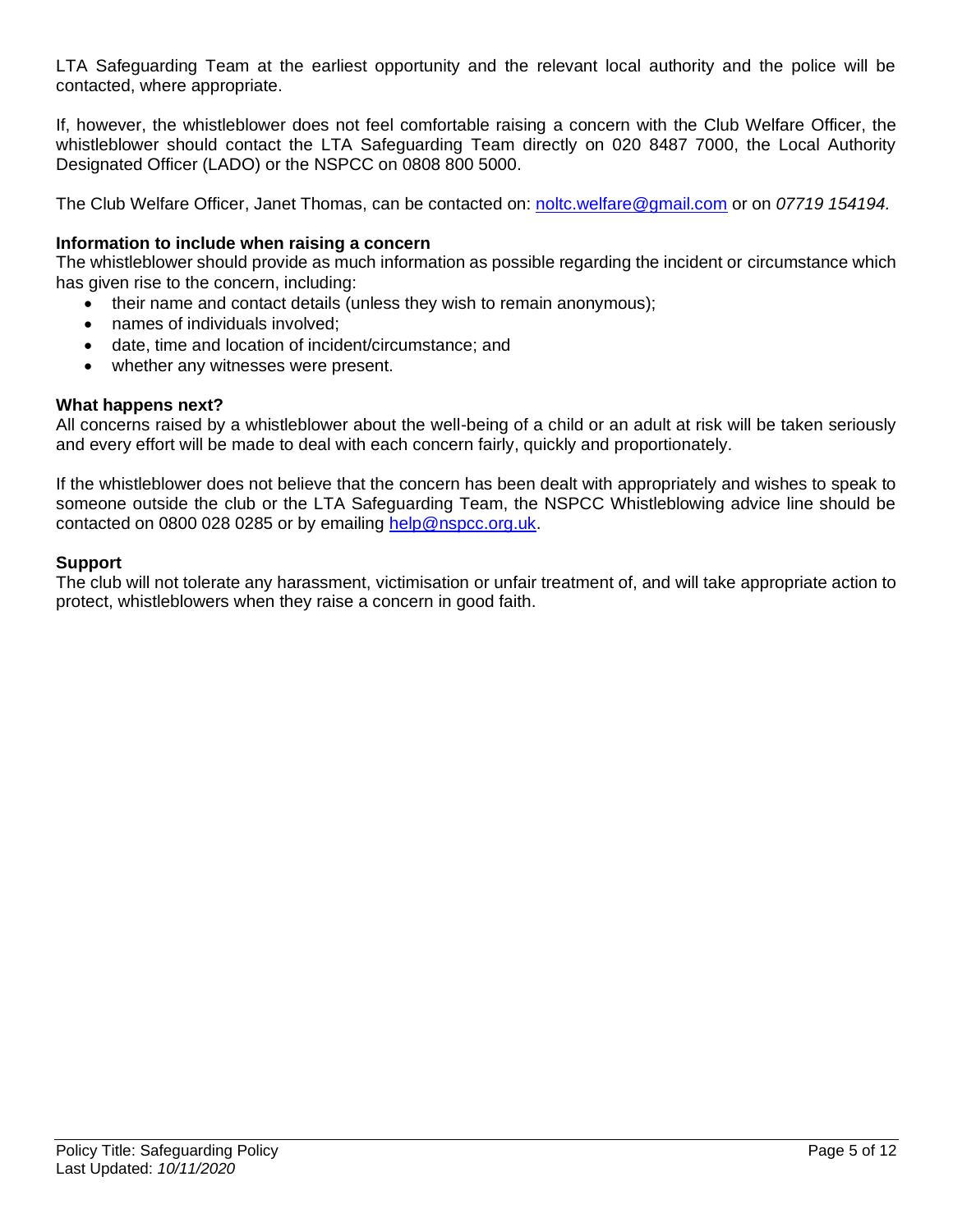## **Appendix A: Glossary of Terms**

**Safeguarding:** protecting **children** from abuse and neglect, preventing the impairment of children's health or development, ensuring that children are growing up in circumstances consistent with the provision of safe and effective care, and taking action to enable all children to have the best life chances. Enabling **adults at risk** to achieve the outcomes that matter to them in their life; protecting their right to live in safety, free from abuse and neglect. Empowering and supporting them to make choices, stay safe and raise any concerns. Beginning with the assumption that an individual is best-placed to make decisions about their own wellbeing, taking proportional action on their behalf only if someone lacks the capacity to make a decision, they are exposed to a lifethreatening risk, someone else may be at risk of harm, or a criminal offence has been committed or is likely to be committed.

### **Abuse and neglect:**

**Physical abuse:** A form of abuse which may involve hitting, shaking, throwing, poisoning, burning or scalding, drowning, suffocating or otherwise causing physical harm to a child or adult at risk. Physical harm may also be caused when a parent or carer fabricates the symptoms of, or deliberately induces, illness.

**Sexual abuse:** Involves forcing or enticing a child or young person to take part in sexual activities, not necessarily involving a high level of violence, whether or not the child is aware of what is happening. The activities may involve physical contact, including assault by penetration (for example, rape or oral sex) or non-penetrative acts such as masturbation, kissing, rubbing and touching outside of clothing. They may also include non-contact activities, such as involving children in looking at, or in the production of, sexual images, watching sexual activities, encouraging children to behave in sexually inappropriate ways, or grooming a child in preparation for abuse (including via the internet). Sexual abuse is not solely perpetrated by adult males. Women can also commit acts of sexual abuse, as can other children.

**Emotional abuse:** The persistent emotional maltreatment of a child or adult at risk such as to cause severe and persistent adverse effects on their emotional development. It may involve conveying to a child/ adult at risk that they are worthless or unloved, inadequate, or valued only insofar as they meet the needs of another person; not giving them opportunities to express their views; deliberately silencing them or 'making fun' of what they say or how they communicate. It may feature age or developmentally inappropriate expectations being imposed, including interactions that are beyond a child or adult at risk's developmental capability, as well as overprotection and limitation of exploration and learning, or preventing them participating in normal social interaction. It may involve seeing or hearing the ill-treatment of another. It may involve serious bullying (including cyber bullying), causing a child or adult at risk to feel frightened or in danger, or the exploitation or corruption of children. Some level of emotional abuse is involved in all types of maltreatment of a child, though it may occur alone.

**Neglect:** The persistent failure to meet a child/ adult at risk's basic physical and/or psychological needs, likely to result in the serious impairment of their health or development. It may involve a parent or carer failing to:

- o provide adequate food, clothing and shelter (including exclusion from home or abandonment);
- $\circ$  protect a child/ adult at risk from physical and emotional harm or danger;
- $\circ$  ensure adequate supervision (including the use of inadequate care-givers); or
- ensure access to appropriate medical care or treatment.

It may also include neglect of, or unresponsiveness to, a child's or adult at risk's basic emotional needs. Neglect may occur during pregnancy as a result of maternal substance abuse.

#### **Additional examples of abuse and neglect of adults at risk:**

**Financial abuse**: having money or property stolen; being defrauded; being put under pressure in relation to money or other property; and having money or other property misused.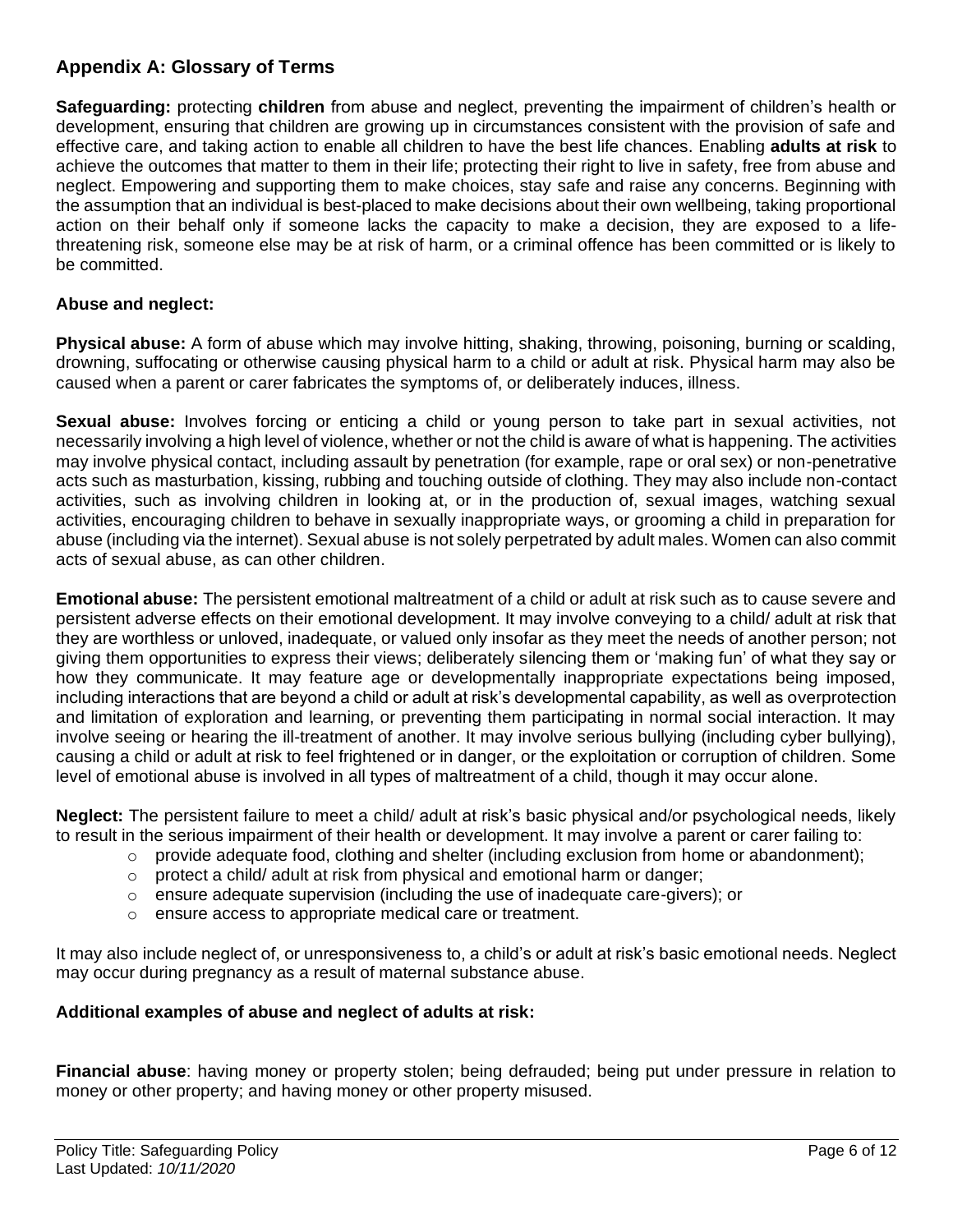**Discriminatory abuse**: treating someone in a less favourable way and causing them harm, because of their age, gender, sexuality, gender identity, disability, socio-economic status, ethnic origin, religion and any other visible or non-visible difference.

**Domestic abuse**: includes physical, sexual, psychological or financial abuse by someone who is, or has been, a partner or family member. Includes forced marriage, female genital mutilation and honour-based violence (an act of violence based on the belief that the person has brought shame on their family or culture). Domestic abuse does not necessarily involve physical contact or violence.

**Psychological abuse:** including emotional abuse, threats of harm or abandonment, deprivation of contact, humiliation, blaming, controlling, intimidation, coercion, harassment, verbal abuse, isolation or withdrawal from services or supportive networks.

**Organisational abuse**: where the needs of an individual are not met by an organisation due to a culture of poor practice or abusive behaviour within the organisation.

**Self-neglect:** behaviour which threatens an adult's personal health or safety (but not that of others). Includes an adult's decision to not provide themselves with adequate food, clothing, shelter, personal hygiene, or medication (when indicated), or take appropriate safety precautions.

**Modern slavery**: encompasses slavery, human trafficking, criminal and sexual exploitation, forced labour and domestic servitude. Traffickers and slave masters use whatever means they have at their disposal to coerce, deceive and force individuals into a life of abuse, servitude and inhumane treatment.

- A person who is being abused may experience more than one type of abuse
- Harassment and bullying are also abusive and can be harmful
- Female Genital Mutilation (FGM) is now recognised as a form of physical, sexual and emotional abuse that is practised across the UK
- Child Sexual Exploitation is recognised as a form of sexual abuse in which children are sexually exploited for money, power or status
- Child trafficking is recognised as child abuse where children are often subject to multiple forms of exploitation. Children are recruited, moved or transported to or within the UK, then exploited, forced to work or sold
- People from all cultures are subject to abuse. It cannot be condoned for religious or cultural reasons
- Abuse can have immediate and long-term impacts on someone's well-being, including anxiety, depression, substance misuse, eating disorders and self-destructive conducts, offending and anti-social conduct
- Those committing abuse are most often adults, both male and female. However, child-to-child abuse also takes place.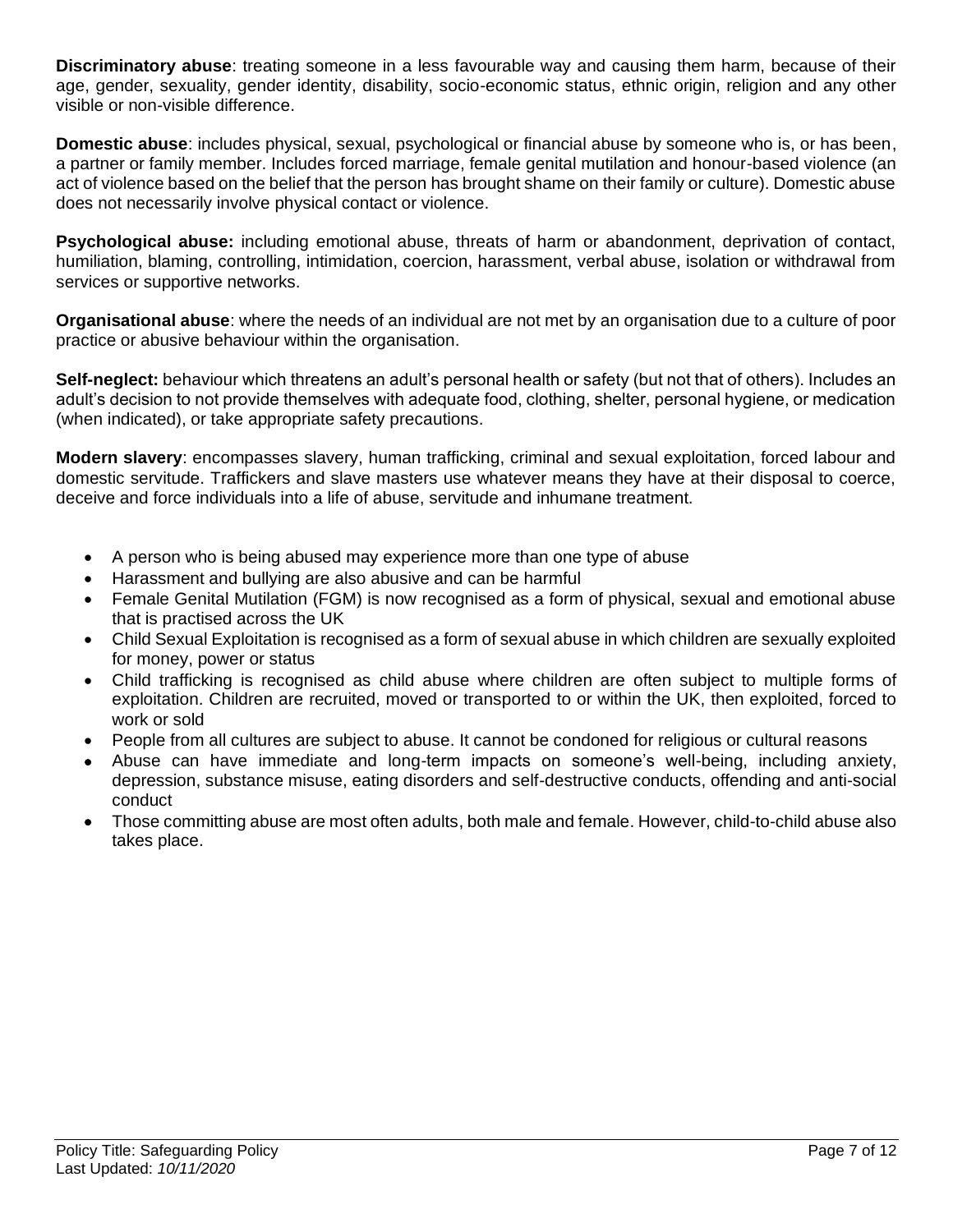## **Appendix B: What to do if a disclosure from a child or adult at risk is made to you:**

- 1. **Listen** carefully and calmly to the individual.
- 2. **Reassure** the individual that they have done the right thing and what they have told you is very important.
- 3. **Avoid questioning** where possible, and never ask leading questions.
- 4. **Do not promise secrecy**. Let the individual know that you will need to speak to the Welfare Officer/LTA Safeguarding Team because it is in their best interest. If you intend to speak to the police or social care, you should let them know this too.
- 5. **Report the concern.** In an emergency, call the police (999), otherwise talk to the Club Welfare Officer/LTA Safeguarding Team as soon as possible. Do not let doubt/personal bias prevent you from reporting the allegation.
- **6. Record** details of the disclosure and allegation using the LTA's online reporting a concern form within 24 hours*. If you do not have access to the online form, write down the details using what you have available then sign and date it.*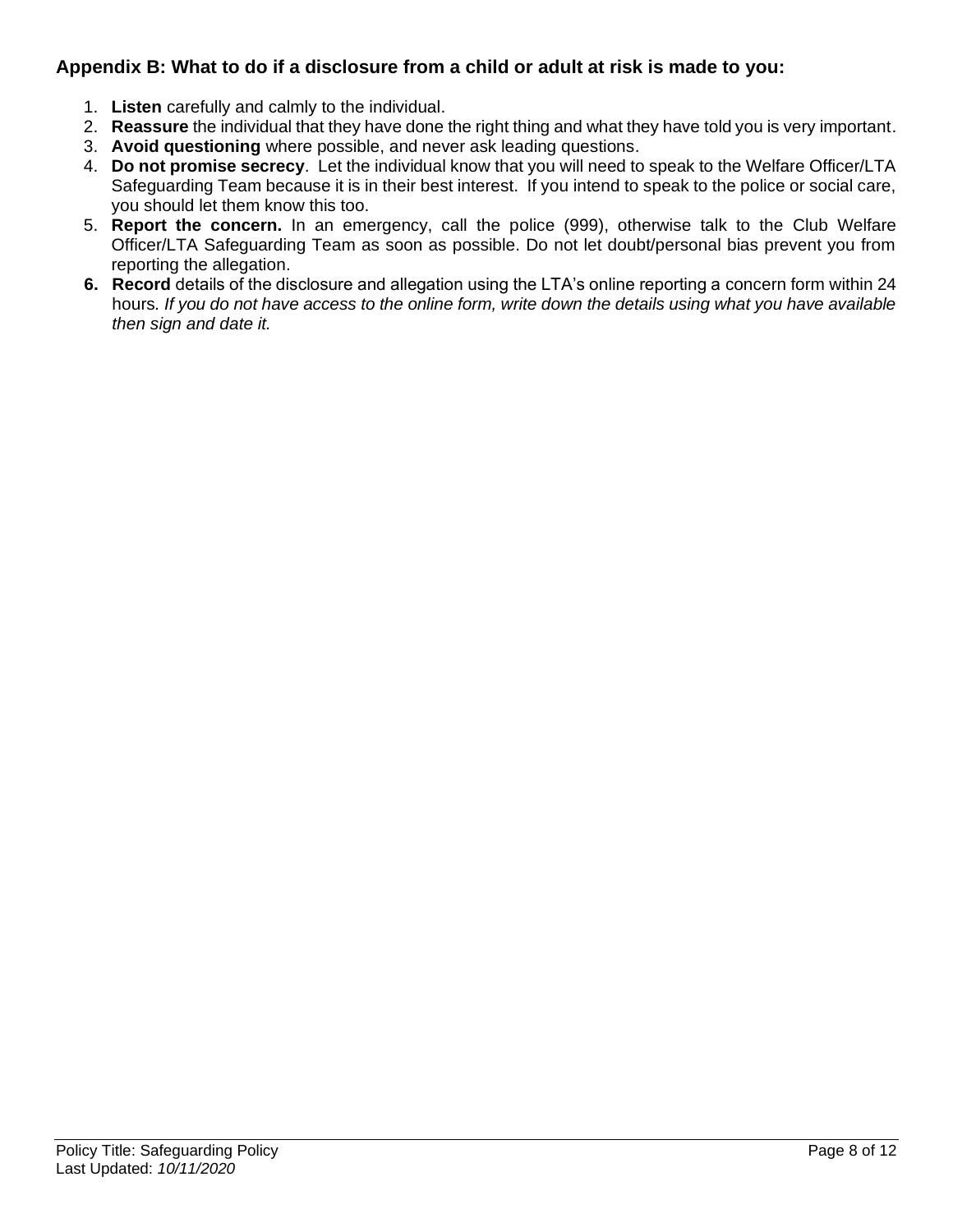# Reporting a Safeguarding Concern within the Tennis Environment

How to respond to concerns that arise within a tennis environment.

For Tennis Wales / Tennis Scotland cases, on-going consultation will take place with them.



SPC = Safeguarding and Protection Committee LRC = Licensing and Registration Committee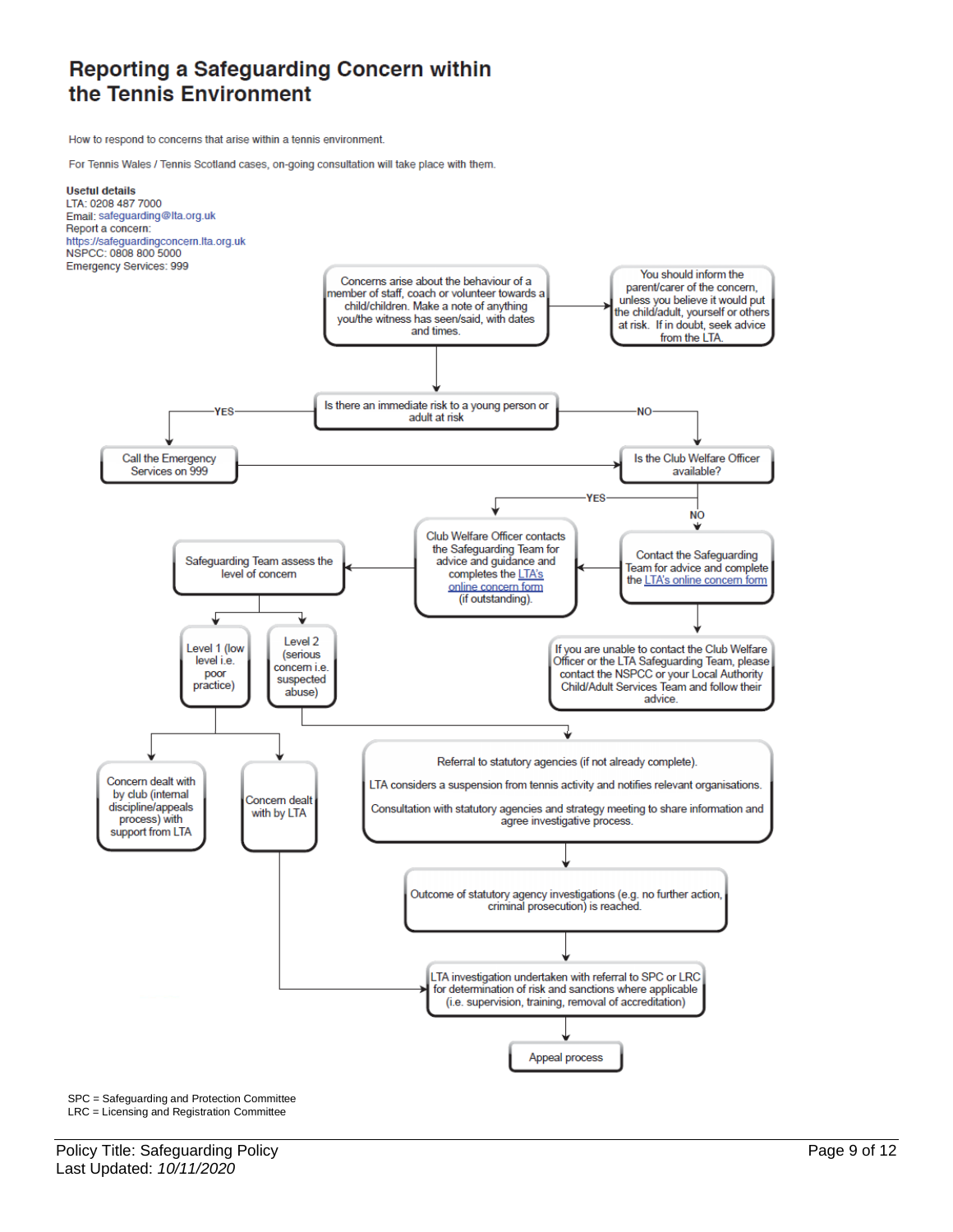# **Reporting a Safeguarding Concern outside** the Tennis Environment

What to do if a concern originates outside the tennis environment (e.g. at home, school or in the community) andis identified within a tennis setting.

For Tennis Wales / Tennis Scotland cases, on-going consultation will take place with them.

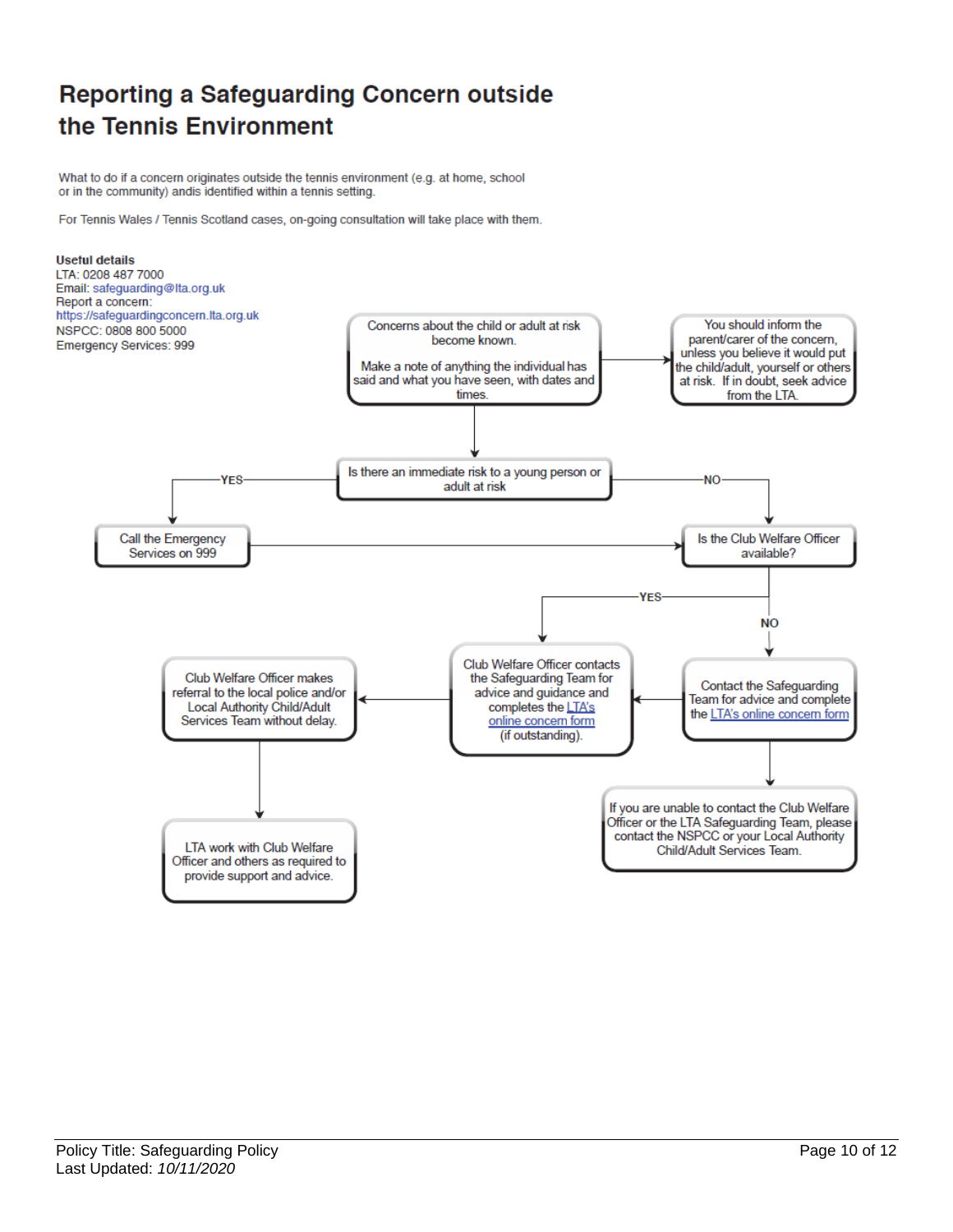# **4. Codes of Conduct**

### **All members of staff, volunteers and club members agree to:**

- Prioritise the well-being of all children and adults at risk at all times
- Treat all children and adults at risk fairly and with respect
- Be a positive role model. Act with integrity, even when no one is looking
- Help to create a safe and inclusive environment both on and off court
- Not allow any rough or dangerous behaviour, bullying or the use of bad, inappropriate or racist language
- Report all allegations of abuse or poor practice to the Club Welfare Officer
- Not use any sanctions that humiliate or harm a child or adult at risk
- Value and celebrate diversity and make all reasonable efforts to meet individual needs
- Keep clear boundaries between professional and personal life, including on social media
- Have the relevant consent from parents/carers, children and adults before taking or using photos and videos
- Refrain from making physical contact with children or adults unless it is necessary as part of an emergency or congratulatory (e.g. handshake / high five)
- Refrain from smoking and consuming alcohol during club activities or coaching sessions
- Ensure roles and responsibilities are clearly outlined and everyone has the required information and training
- Avoid being alone with a child or adult at risk unless there are exceptional circumstances
- Refrain from transporting children or adults at risk, unless this is required as part of a club activity (e.g. away match) and there is another adult in the vehicle
- Not abuse, neglect, harm or discriminate against anyone; or act in a way that may be interpreted as such
- Not have a relationship with anyone under 18 whom they are coaching or responsible for
- Be acutely aware of the power that coaches and coaching assistants develop over players in the coaching relationship and avoid any intimacy (sexual or otherwise) with players

### **All children agree to:**

- Be friendly, supportive and welcoming to other children and adults
- Play fairly and honestly
- Respect club staff, volunteers and officials and accept their decisions
- Behave, respect and listen to your coach
- Take care of your equipment and club property
- Respect the rights, dignity and worth of all participants regardless of age, gender, ability, race, culture, religion or sexual identity
- Not use bad, inappropriate or racist language, including on social media
- Not bully, intimidate or harass anyone, including on social media
- Not smoke, drink alcohol or take drugs of any kind on club premises or whilst representing the club at competitions or events
- Talk to the Club Welfare Officer about any concerns or worries they have about themselves or others